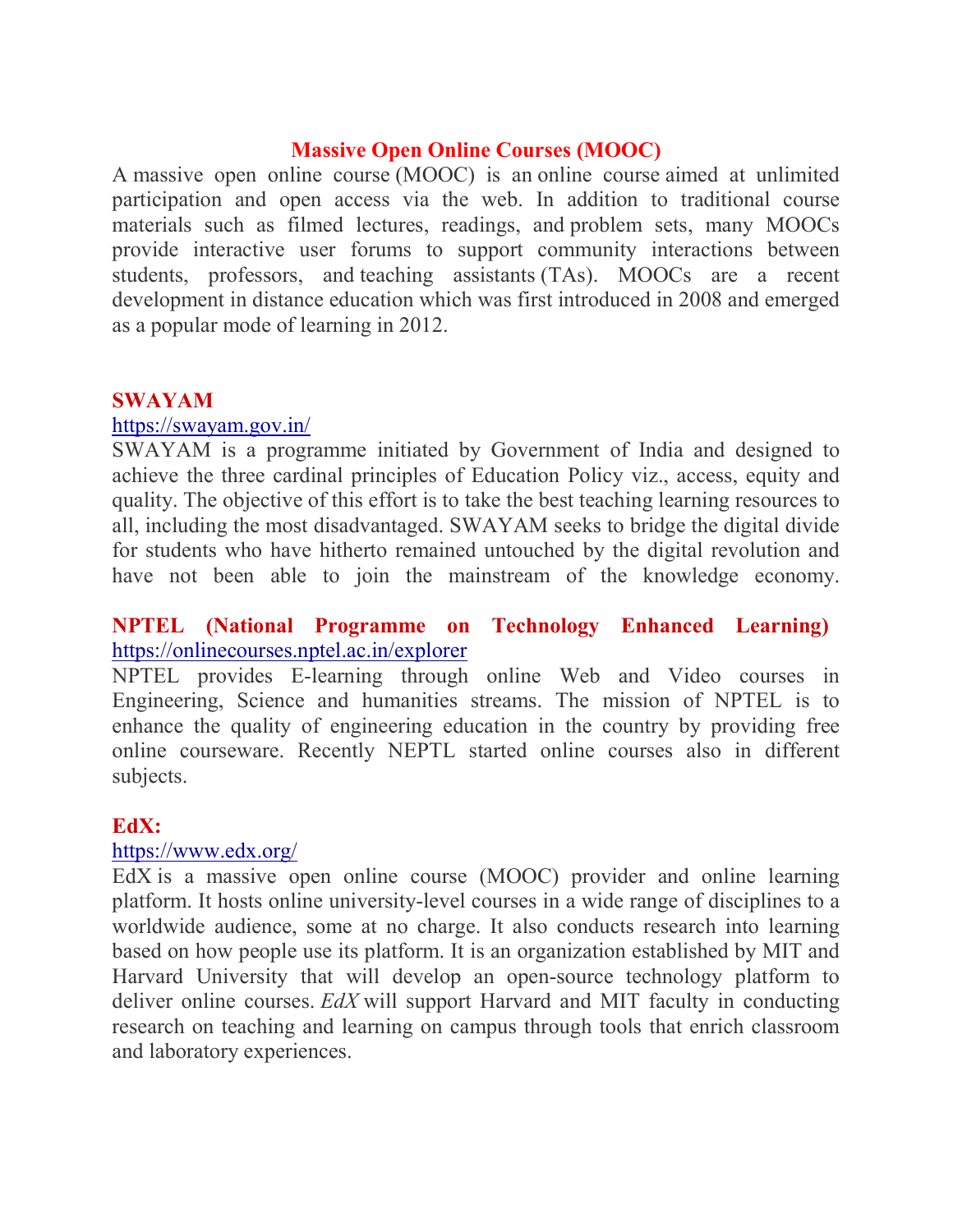# Coursera

#### https://www.coursera.org

Coursera provides universal access to the world's best education, partnering with top universities and organizations to offer courses for anyone to take, for free.

### FutureLearn

#### https://www.futurelearn.com/

FutureLearn is a massive open online course (MOOC) learning platform founded in December 2012 as a company wholly owned by The Open University in Milton Keynes, England.

# Udemy

#### https://www.udemy.com/

Udemy.com is a platform or marketplace for online learning. Unlike academic MOOC programs driven by traditional collegiate coursework, Udemy provides a platform for experts of any kind to create courses which can be offered to the public, either at no charge or for a tuition fee.

# Moodle

#### www.moodle.org

Moodle is a learning platform designed to provide educators, administrators and learners with a single robust, secure and integrated system to create personalised learning environments. *Moodle*, is a highly flexible, free software, open source learning platform. With comprehensive, customisable and secure learning management features, it can be used to create a private website for dynamic online courses.

#### SaylorFoundation

#### http://www.saylor.org

Saylor Foundation offers complete, freely accessible packages for college-level courses in business, science, math, engineering, the humanities, and the social sciences. Courses are designed to be easily used by students who are working entirely on their own, outside of any formal educational system. Each course is made up of a syllabus, links to free online readings, multimedia resources and tutorials, assignments, and exams. Quantitative assessment is available for those who have set up an account.